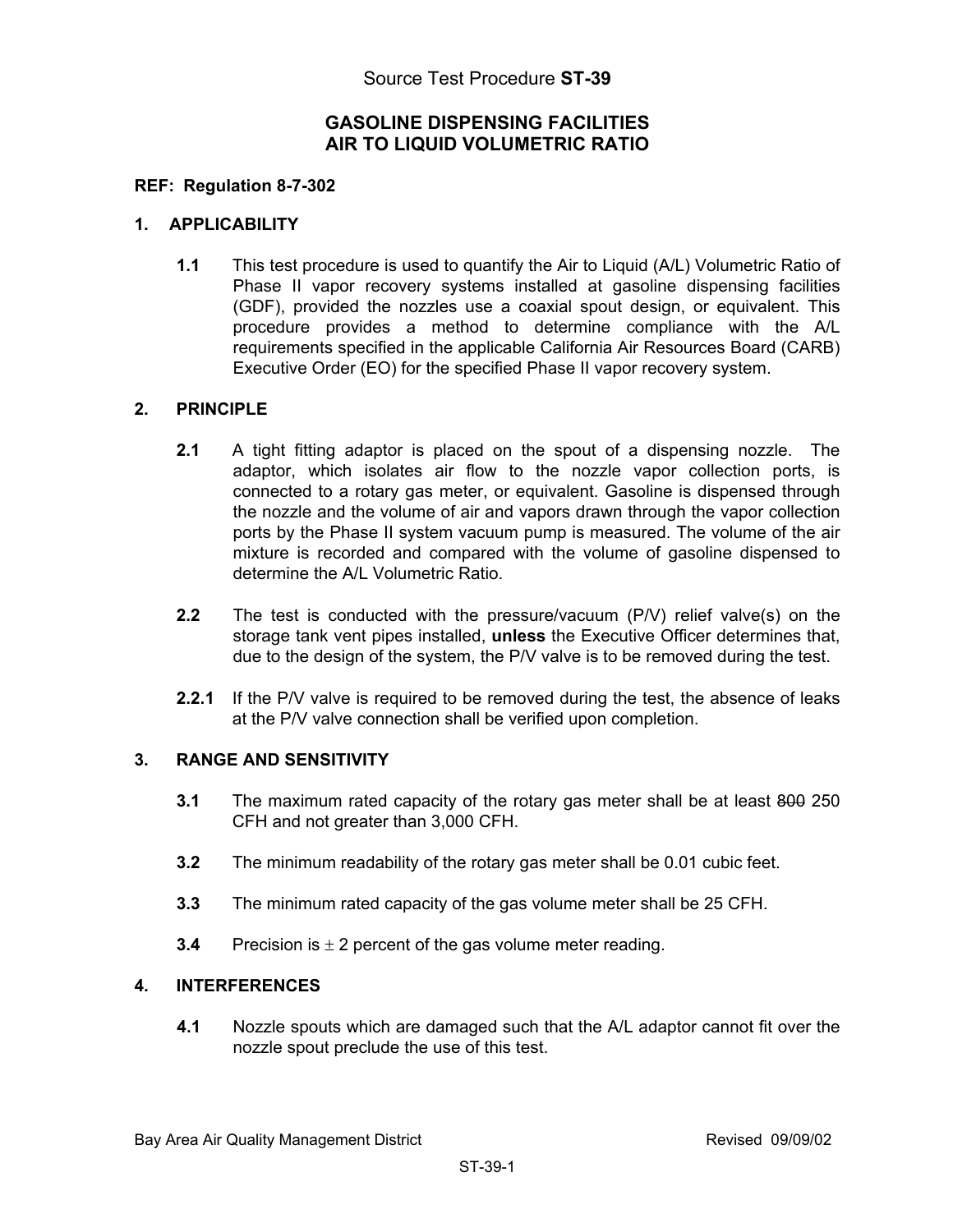- **4.2** Refueling points not capable of achieving dispensing rates required for conducting the A/L test, as specified in the applicable CARB EO, preclude the use of this test.
- **4.3** Location or configuration of the vapor collection ports on the nozzle spout which are not compatible with the A/L adaptor specified in this procedure preclude the use of this test.
- **4.4** Bagging, or otherwise sealing any nozzle associated with the vacuum pump serving the nozzle being tested, may bias the test results towards compliance. **The A/L test to verify compliance shall be conducted without "bagging" any of the nozzles served by a common vacuum device.**
- **4.5** If the nozzle being tested introduces liquid into the test equipment, the A/L of that nozzle shall be deemed a failure and the nozzle shall immediately be removed from service.
- **4.6** Do not drain or remove liquid in either the vapor passage of the hoses or the dispenser vapor piping prior to performing the test. Draining of this liquid gasoline will bias the test toward compliance.
- **4.7** Pressure in the headspace of the storage tank, created by draining the gasoline from the portable test tank to the storage tank, may bias the results of the test for systems certified to operate at, or near, atmospheric gauge pressure in the UST headspace. The test shall be conducted with the P/V valve installed, unless the Executive Officer or the applicable CARB Executive Order (EO) requires the P/V valve be removed during the test.
- **4.8** O-rings in the A/L adaptor that are not properly greased may bias the results toward noncompliance. This bias may be eliminated if the O-rings are lubricated immediately prior to each A/L test run.

## **5. APPARATUS**

- **5.1** Air to Liquid Adaptor. Use an Air to Liquid (A/L) adaptor compatible with the nozzle(s) employed at the GDF. The adaptor shall be capable of isolating the vapor holes in the nozzle and be connected to the rotary gas meter with gasoline-resistant flexible tubing. The nominal inside diameter of the flexible tubing shall be between 0.75 and 1.00 inches, and the maximum length of the tubing shall be 8 6 feet. Figure 39-1 illustrates an A/L adaptor assembled on a nozzle. If CARB specifies certain adaptors in the applicable CARB EO, only those adaptors shall be used.
- **5.2** Rotary Gas Meter. Use a Dresser Measurement Roots Meter, or equivalent, to measure the volumetric flowrate through the A/L adaptor. The meter shall be equipped as shown in Figure 39-1 and the maximum allowable pressure drop(s) across the meter shall be as follows:

For a meter with a maximum rated capacity of 1000 CFH through 3,000 CFH:

1.10 inches  $H_2O$  at a flowrate of 3,000 CFH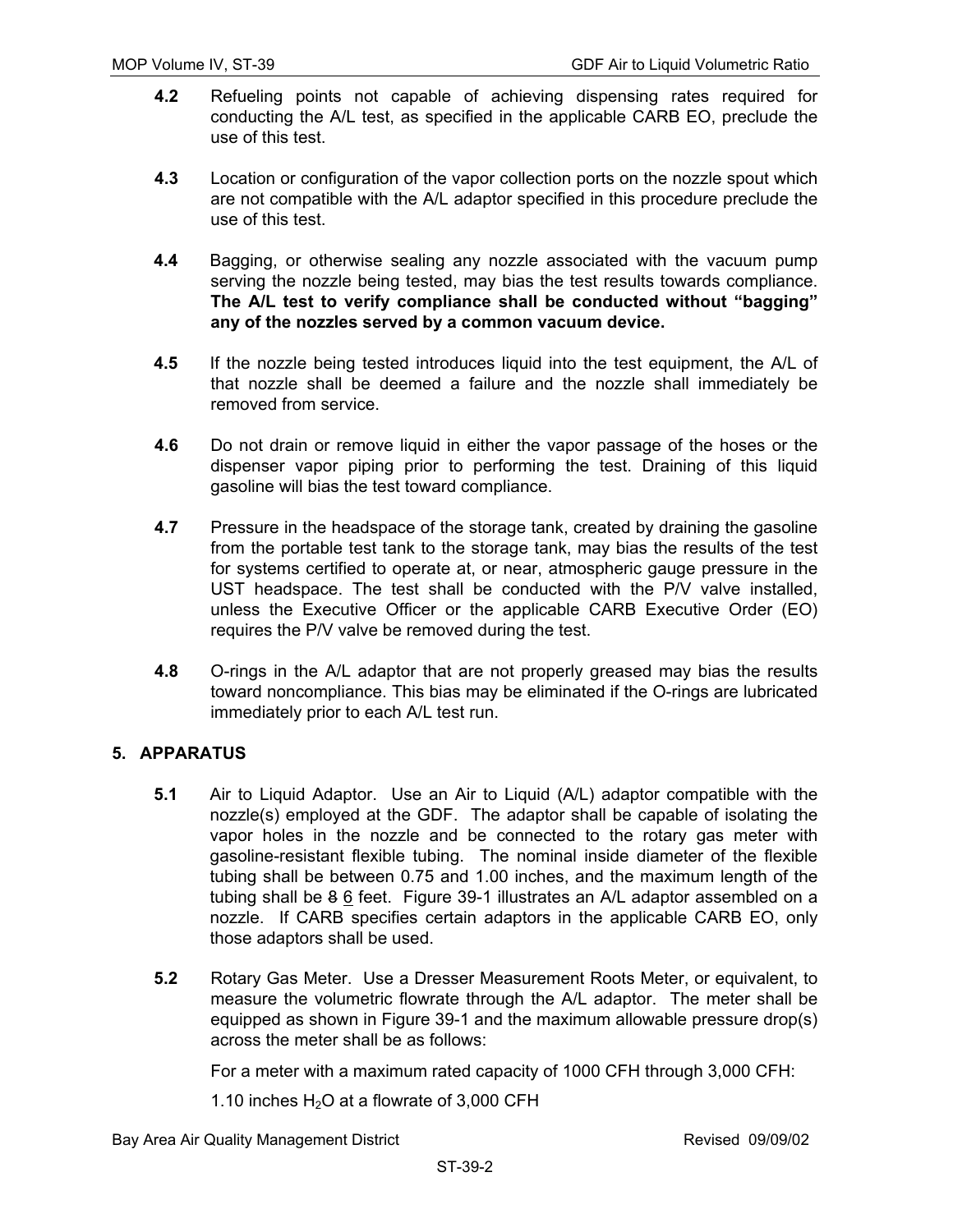0.05 inches  $H<sub>2</sub>O$  at a flowrate of 30 SCFH.

For a meter with a maximum rated capacity of 800 to 1,000 CFH:

0.70 inches  $H<sub>2</sub>O$  at a flowrate of 800 CFH 0.04 inches  $H_2O$  at a flowrate of 16 CFH

## **Figure 39-1**

**Rotary Gas Meter and Air To Liquid Adaptor** 



- **5.3** Rotary Gas Meter Inlet Manifold. This manifold is designed to return the vapors displaced from the portable gasoline tank assembly, at atmospheric pressure, to the inlet of the rotary gas meter. This manifold shall be not less than two (2.0) inches nominal inside diameter. The intake passage of the manifold shall be no shorter than 6.0 inches and no longer than 18.0 inches. See Figure 39-1 for example.
- **5.4** Liquid Volume Meter. Use the totalizer on the gasoline dispenser to measure the volume of gasoline dispensed during the test.
- **5.5** Portable Gasoline Tank Assembly. A portable tank, acceptable for use with gasoline, shall be used to receive the gasoline dispensed during this test. The tank shall have sufficient volume so that at least 4.5 gallons may be dispensed prior to activating the primary shutoff mechanism of the dispensing nozzle. Tank material, likely to provide contact with the nozzle spout during the entire dispensing event, shall be constructed of aluminum or brass or other materials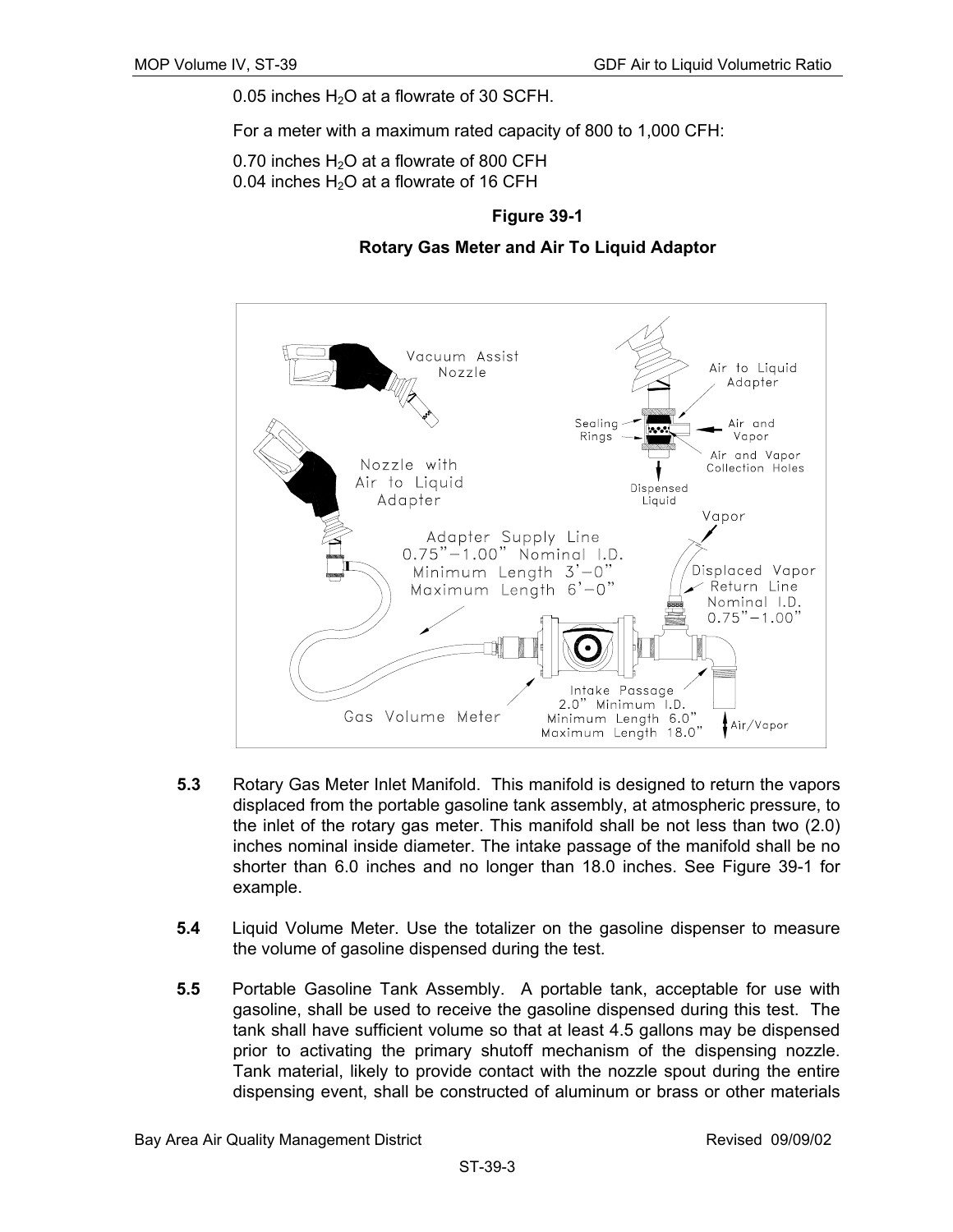approved by the local fire codes for such application. The tank and recommended plumbing configuration is shown in Figures 39-2 and Figure 39- 3. This configuration permits a portion of the vapors displaced during testing to be returned to the gasoline storage tank. The minimum and maximum dimensions shown in Figure 39-2 and Figure 39-3 shall be adhered to in all cases.

**5.6** Stopwatch. Use a stopwatch accurate to within 0.2 seconds.

### **Figure 39-2**

#### **Portable Tank Assembly**



- **5.7** Lubricant. Appropriate lubricant, either grease or spray lubricant, shall be used to ensure a leak-tight seal between the O-rings in the A/L adaptor and the nozzle spout.
- **5.8** CARB Executive Order (EO), When this procedure is used to determine the compliance of an installed system, the applicable CARB Executive Order should be reviewed **prior** to conducting the test. This review shall include the status of the P/V valve (installed or removed) during the test and whether the processor should remain in operation during the test.

### **6. PRE-TEST PROCEDURES**

**6.1** Assemble the portable tank assembly and rotary gas meter as shown in Figure 39-3. The minimum and maximum dimensions shown in Figure 39-3 shall be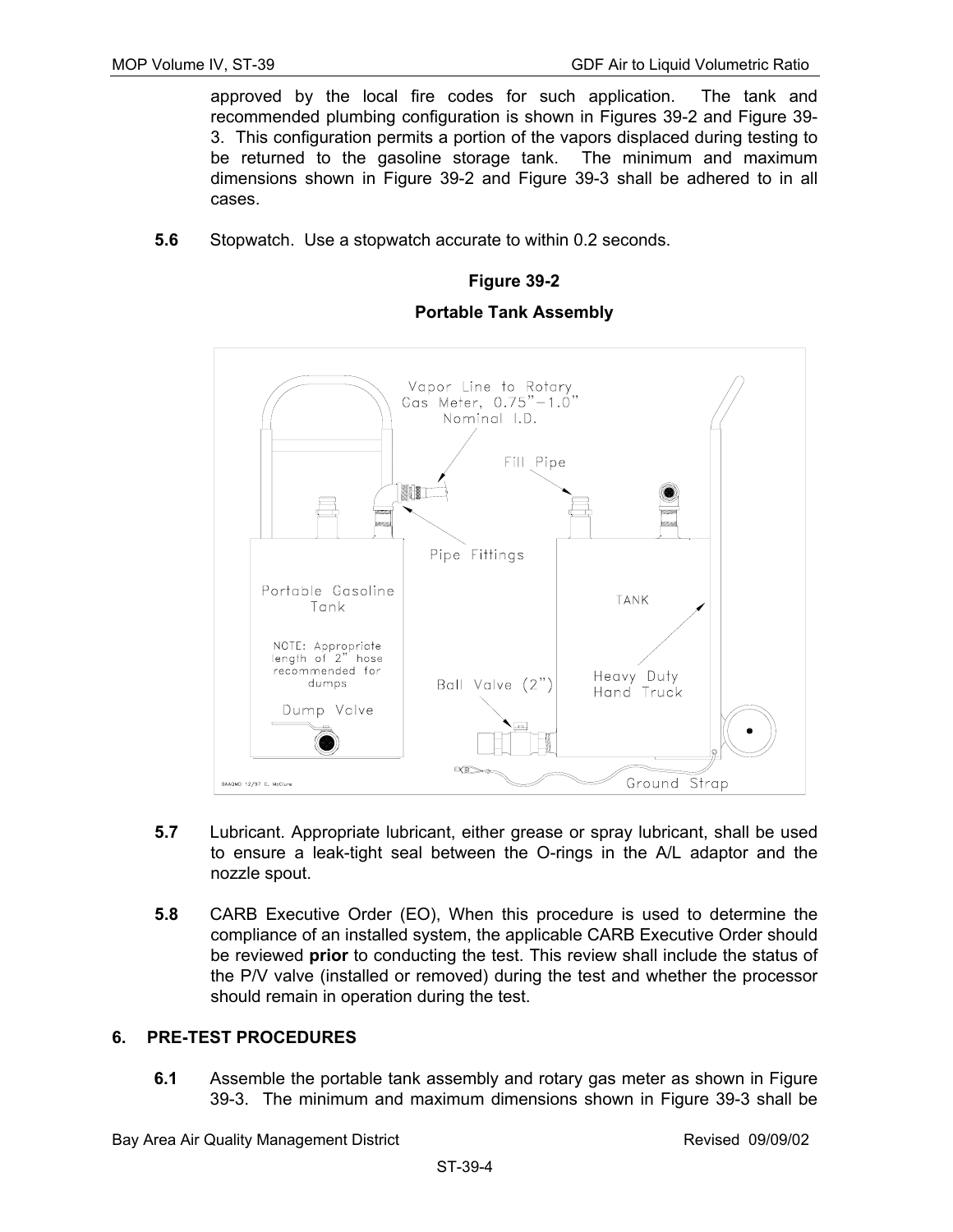adhered to in all cases. **Ensure that the ground strap is properly connected to an acceptable ground**. The tank shall only be used when it is on the ground, not in the back of a pickup or trailer.

### **Figure 39-3**



### **Assembled Air To Liquid Volume Ratio Test Equipment**

- **6.2** If more than one nozzle share vacuum plumbing with the test nozzle, one troubleshooting method for a low A/L ratio is to seal all nozzles other than the nozzle being tested, e.g., plastic bags and tape or rubber bands. If leaks in the nozzles/check valves served by common vacuum pump cause the bags to deflate, the low A/L ratio may have been caused by a leak through an idle nozzle during the test. **The A/L test to verify compliance, however, shall be conducted without "bagging" any of the nozzles.**
- **6.3** The rotary gas meter shall be calibrated, within 180 days prior to conducting this procedure, at flowrates of 30, 60, and 90 CFH (3.7, 7.5, and 11.2 gallons/minute) in accordance with one of the following:
	- (a) ARB Air Monitoring Quality Assurance, Volume VI, Standard Operating Procedures for Stationary Source Emission Monitoring, January 1979, or
	- (b) US EPA Quality Assurance Handbook for Air Pollution Measurement Systems, Volume III, Stationary Source Specific Methods, or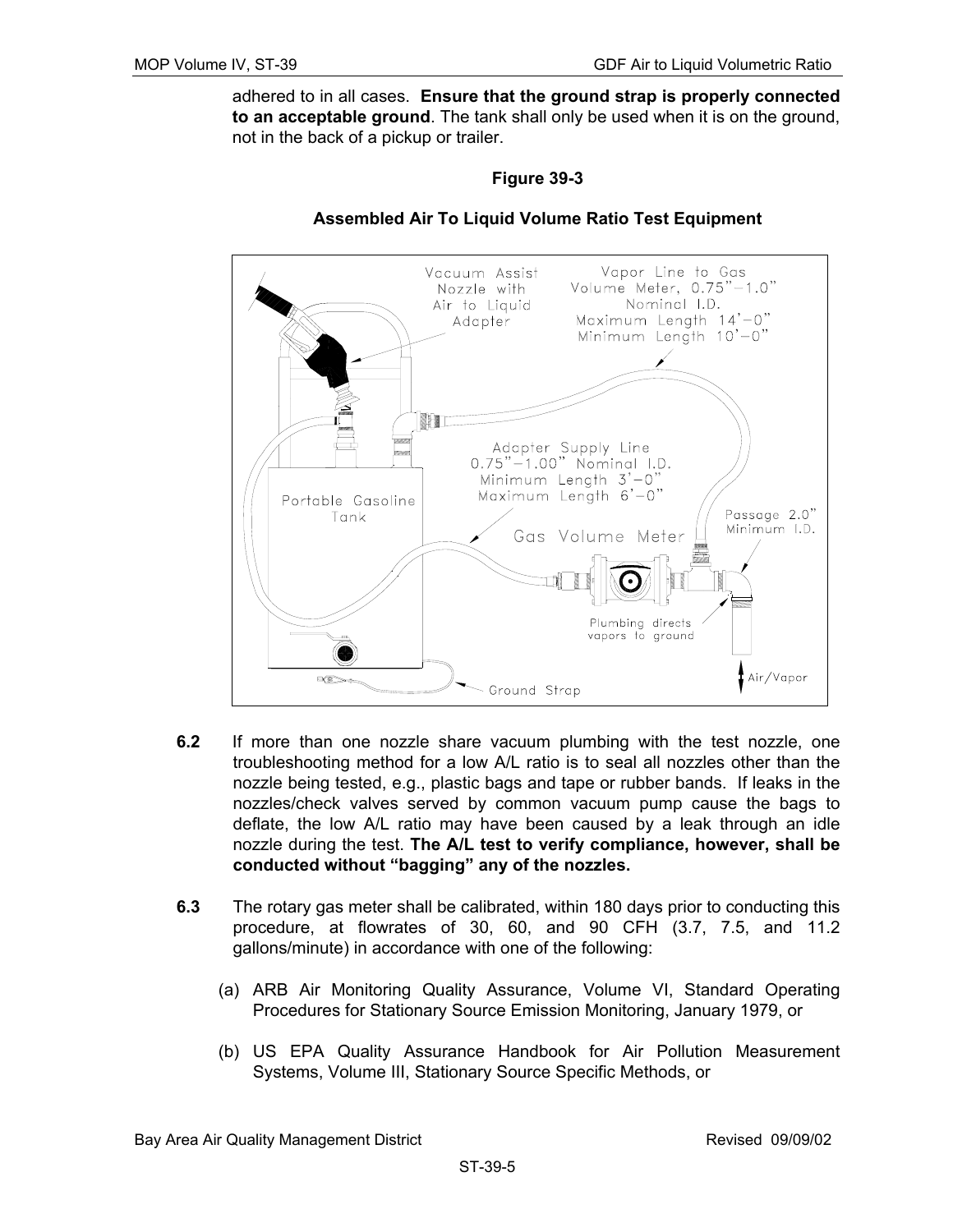- (c) EPA Method 2A, Measurement of Gas Volume Through Pipes and Small Ducts (40 CFR Part 60, Appendix A), or
- (d) Appropriate calibration procedures in accordance with California Department of Food and Agriculture, Division of Measurement Standards and County Department of Weights and Measures (title 4, CCR, section 3.33).

A copy of the most current calibration shall be kept with the meter.

**Figure 39-4** 



**Air To Liquid Adapter Leak Test Assembly**

- meter shall be conducted. Disconnect the A/L adaptor from the nozzle and a tight fit at the nozzle spout/portable tank fill pipe. The design is acceptable if **6.4** A one-time test to verify proper design of the tee connection at the rotary gas dispense four and one half  $(4.5 \pm 0.3)$  gallons into the portable test can, insuring the displacement on the rotary gas meter is less than 0.01 cubic feet.
- **6.5** Verify that the O-rings in the A/L adaptor, if applicable, are present and in good condition. O-rings with nicks, tears, or other deformations shall be replaced prior to the test. The O-rings shall be properly greased to ensure a vapor tight connection. Refer to the A/L adaptor manufacturer's instructions for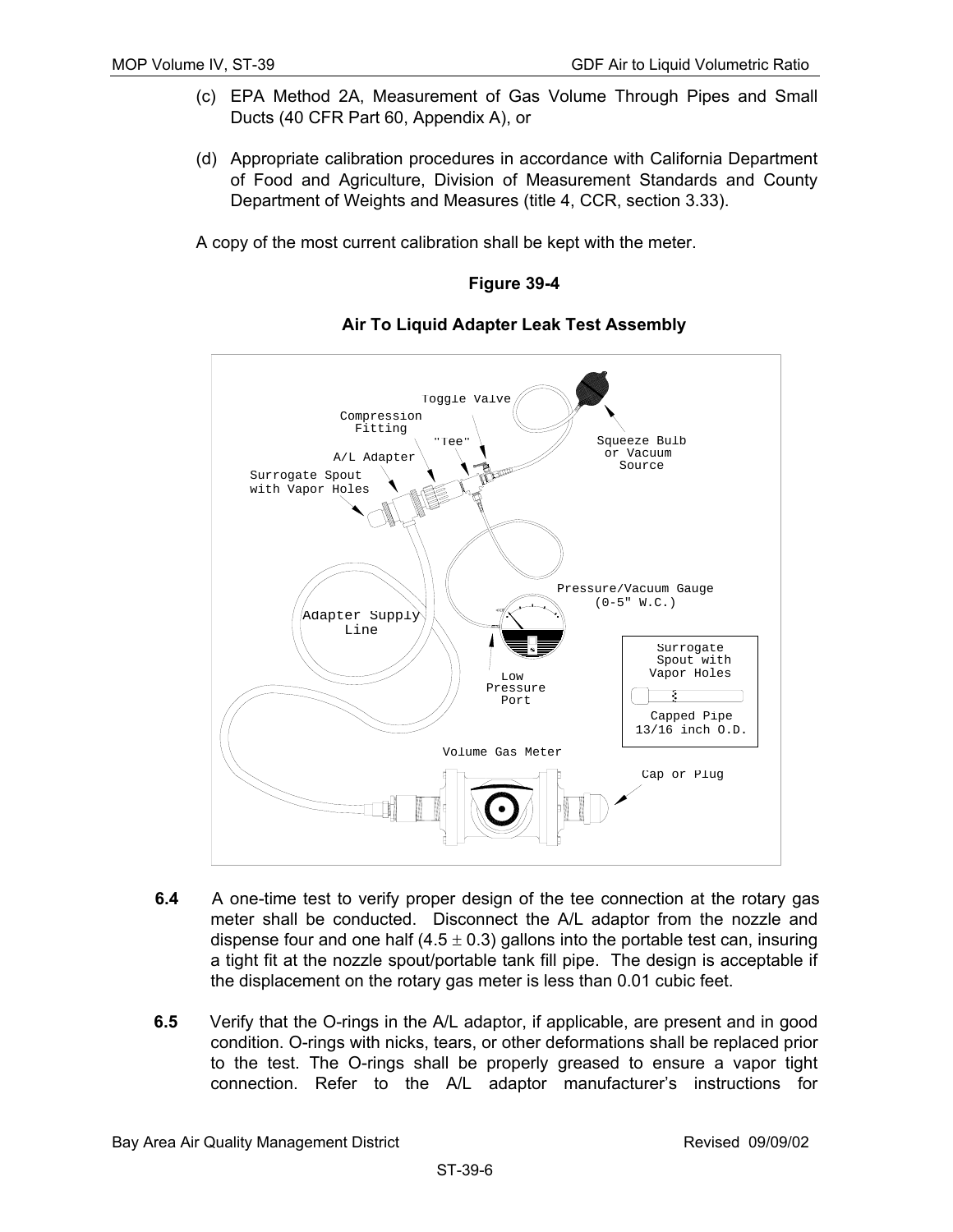recommendations. If the O-rings are lubricated before each test, the chance of an improper seal between the nozzle spout and the A/L adaptor is reduced.

- **6.6** Conduct a pre-test leak check of the A/L adaptor by connecting the A/L adaptor to a surrogate spout as shown in Figure 39-4. Raise the test pressure to five inches  $H_2O$ , gauge (5.00"WCg). Squirt liquid leak detector solution on interfaces and other potential leak sources while watching for the formation of bubbles. There shall be no formation of bubbles, or a drop in pressure below 4.95 "WCg for three minutes from the start of the test. Any A/L adaptor which fails this pretest leak check shall not be used to conduct A/L testing for the purpose of determining compliance.
- **6.7** This test procedure shall be conducted with the storage tank pressure/vacuum (P/V) valve(s) installed and the Phase I poppetted vapor coupler(s) in the closed position, unless otherwise specified in the applicable CARB EO. If removal of the P/V valve during the test is required, use care to remove and store the valve until the test is completed and the valve is to be reinstalled.
- **6.8** Determine whether the processor, if applicable, should remain in operation during the test or be turned off by reviewing the applicable certification EO.
- **6.9** With the portable tank and A/L test equipment assembled, dispense between four and one-half and five (4.5 - 5.0) gallons into the portable tank. This provides to initially condition the portable tank with gasoline vapors. This initial conditioning shall be conducted once per facility, prior to beginning testing at each facility.

## **7. TESTING**

- **7.1** Carefully connect the A/L adaptor to the nozzle spout as shown in Figure 39-1, isolating the vapor ports of the nozzle and insuring a tight connection.
- **7.2** Record the initial reading from the index of the rotary gas meter on the A/L Field Data Summary, as shown in Form 39-1. This initial reading shall be taken before each test. Do not use the final reading from the preceding test as the initial reading for the current test, unless it has been verified. This is necessary since the meter index may have moved due to the low pressure drop through the meter.
- **7.3** Reset the stopwatch and, if appropriate, reset the totalizer on the dispenser.
- **7.4** Fully engage the nozzle trigger and begin dispensing into the portable gasoline tank. **Ensure that the nozzle spout is in contact with the grounded tank assembly during dispensing.** Start the stopwatch when the totalizer indicates dispensing has started.
- **7.5** Dispense between four and one-half (4.5) and five (5.0) gallons of gasoline. If the applicable CARB Executive Order specifies an amount different than this range, the CARB required quantity shall be used.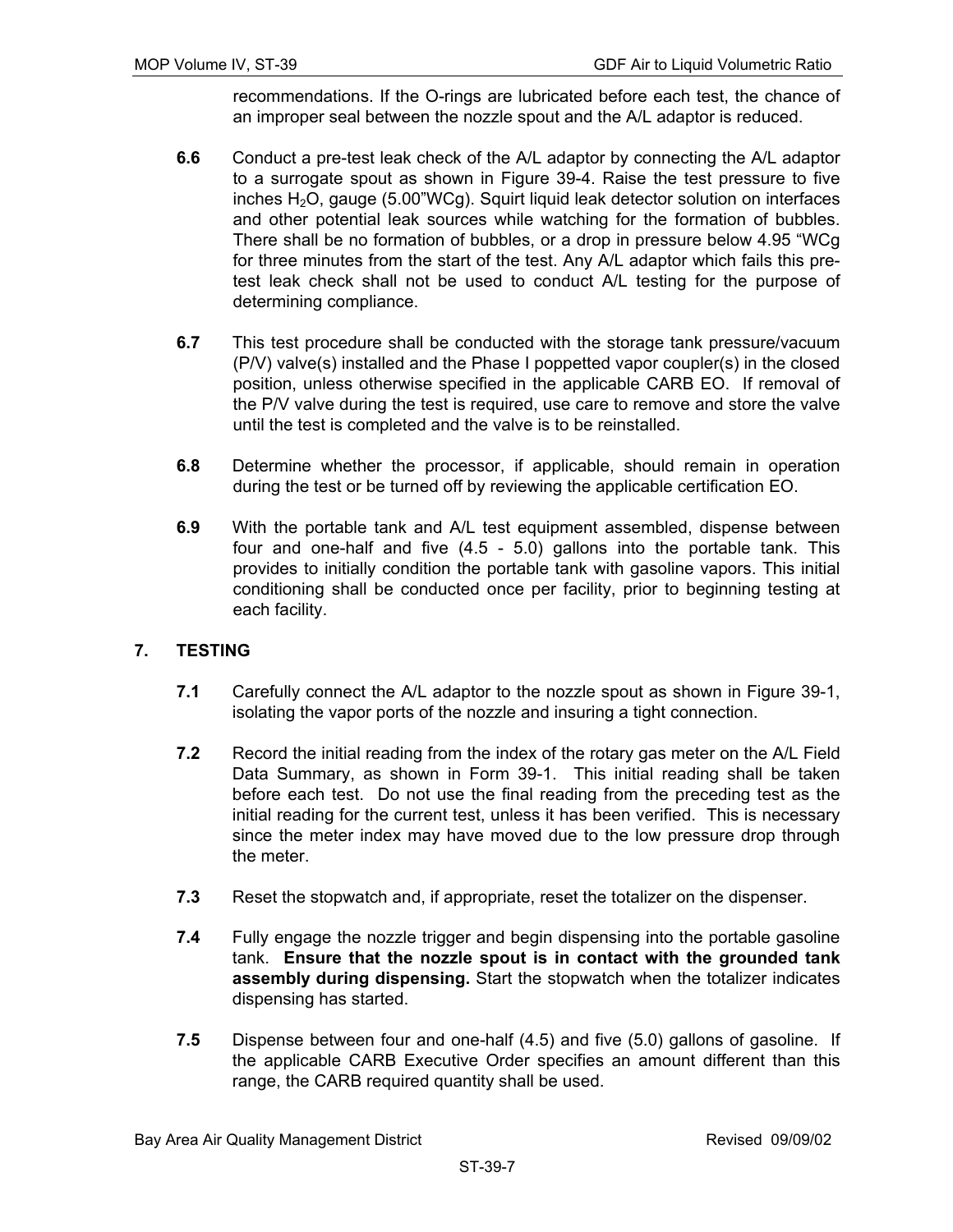If the nozzle being tested introduces liquid into the test equipment, the A/L of that nozzle shall be deemed a failure and the nozzle shall immediately be removed from service.

- **7.6** Simultaneously stop both the stopwatch and gasoline dispensing.
- **7.7** The following data for each test shall be recorded on the A/L Field Data Summary as shown in Form 39-1:
	- **7.7.1** Dispenser (pump) number
	- **7.7.2** Gas grade
	- **7.7.3** Nozzle model and serial number
	- **7.7.4** Initial rotary gas meter reading, in cubic feet
	- **7.7.5** Initial totalizer reading from the dispenser, in gallons
	- **7.7.6** Final rotary gas meter reading, in cubic feet
	- **7.7.7** Final totalizer reading from the dispenser, in gallons
	- **7.7.8** Elapsed time during dispensing, in seconds

 **Note**: Units other than cubic feet, gallons, and seconds may be used, provided that Equation 9-1 is appropriately modified.

- **7.8** If the A/L Volumetric Ratio, as determined by Equation 9-1 is within the limits specified in the applicable CARB EO, the refueling point complies with the specifications of the applicable EO.
- **7.9** If the difference between the **minimum or maximum allowable** A/L Volumetric Ratio specified in the CARB EO and the A/L Volumetric Ratio, as determined by Equation 9-1, is **greater than 0.10**, the refueling point does not comply with the specifications of the applicable CARB EO.

If the difference between the minimum or maximum allowable A/L Volumetric Ratio specified in the CARB EO and the A/L Volumetric Ratio, as determined by Equation 9-1, is less than or equal to 0.10, conduct the test two additional times. Do not make adjustments to the gasoline dispensing or vapor recovery lines until all three test runs have been completed. Adjustments of the A/L test equipment, including the A/L adaptor and nozzle, is allowed as may be necessary to insure measurement accuracy. If the A/L test equipment is adjusted, then the prior test run results for that nozzle should not be used. Calculate the numerical average of the three test runs. If the average A/L value of these three test runs is within the allowable limits, compliance has been verified. If the resulting average is outside of the specified limits, the refueling point does not comply with the specifications of the applicable CARB EO.

**7.10** If more than one nozzle share vacuum plumbing with the test nozzle, one troubleshooting method for a low A/L ratio is to seal all nozzles other than the nozzle being tested, e.g., plastic bags and tape or rubber bands. If leaks in the nozzles/check valves served by common vacuum pump cause the bags to deflate, the low A/L ratio may have been caused by a leak through an idle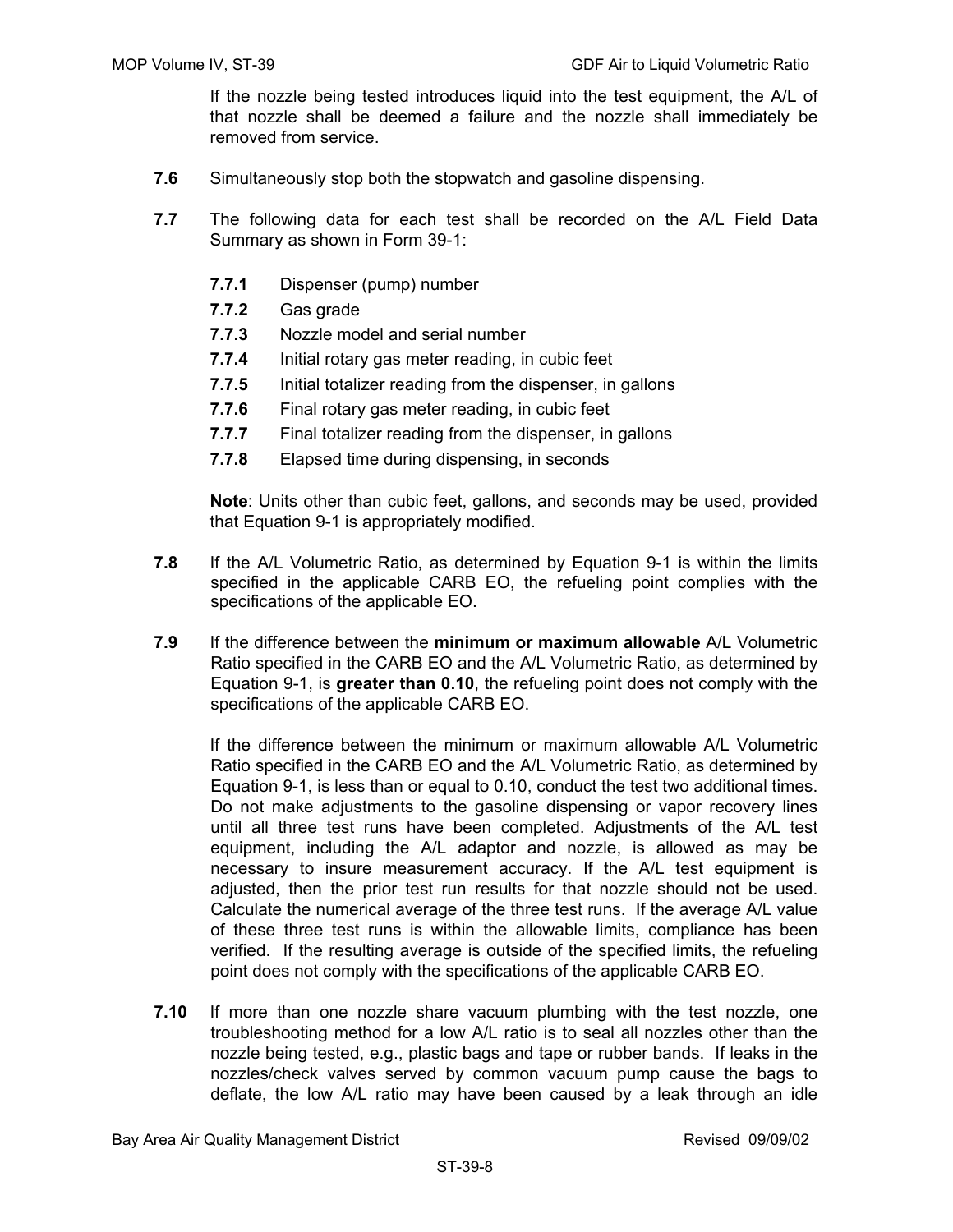nozzle during the test. **The A/L test to verify compliance, however, shall be conducted without "bagging" any of the nozzles.**

- **7.11** Conduct the A/L Volumetric Ratio test on each nozzle at the facility, unless otherwise specified in the applicable CARB Executive Order.
- **7.12** Periodically, or as necessary to avoid a build-up of gasoline, drain any condensed gasoline from the hoses between:
	- (a) the rotary gas meter and portable tank assembly, and
	- (b) the A/L adaptor and rotary gas meter.

## **8. POST-TEST PROCEDURES**

- **8.1** Remove the A/L adaptor from the nozzle.
- **8.2** Drain the dispensed product into the appropriate gasoline storage tank at the facility. **Ensure that the ground strap is properly connected to an acceptable ground.** Do not mix product grades in the portable tank assembly and use caution to drain the portable tank into the correct facility storage tank. If blending valves are utilized to produce product grades which do not have an underground tank, product from the blended grade shall be returned to the lower octane tank.
- **8.3** At the conclusion of testing at the facility, conduct a post-test leak check of the A/L adaptor by connecting the A/L adaptor to a surrogate spout as shown in Figure 39-4. Raise the test pressure to five inches  $H_2O$ , gauge (5.00"WCg). Squirt liquid leak detector solution on interfaces and other potential leak sources while watching for the formation of bubbles. There shall be no formation of bubbles, or a drop in pressure below 4.95 "WCg for three minutes from the start of the test. The data collected during the A/L testing is invalid if the A/L adaptor fails this post-test leak check.
- **8.4** If the P/V valve was removed during the test, as specified in the applicable CARB EO, replace the valve prior to draining the product from the portable tank assembly to the storage tank after the last A/L test run is completed. Use liquid leak detector or a bagging technique to verify the absence of leaks at the interface between the P/V valve(s) and vent pipe(s). As an alternative, nitrogen may be used to impose a pressure in the storage tank headspace of between 1.5 and 2.5 inches  $H_2O$  prior to using the liquid leak detection solution or bagging technique.
- **8.5** Prior to transportation, the inlet and outlet of the rotary gas meter shall be carefully sealed to prevent foreign matter from entering the meter.
- **8.6** At the conclusion of testing, the portable tank shall be transported in accordance with all applicable safety requirements.

## **9. CALCULATION**

**9.1** The A/L Volumetric Ratio shall be calculated as shown in Equation 9-1.

Bay Area Air Quality Management District **Revised 09/09/02** Revised 09/09/02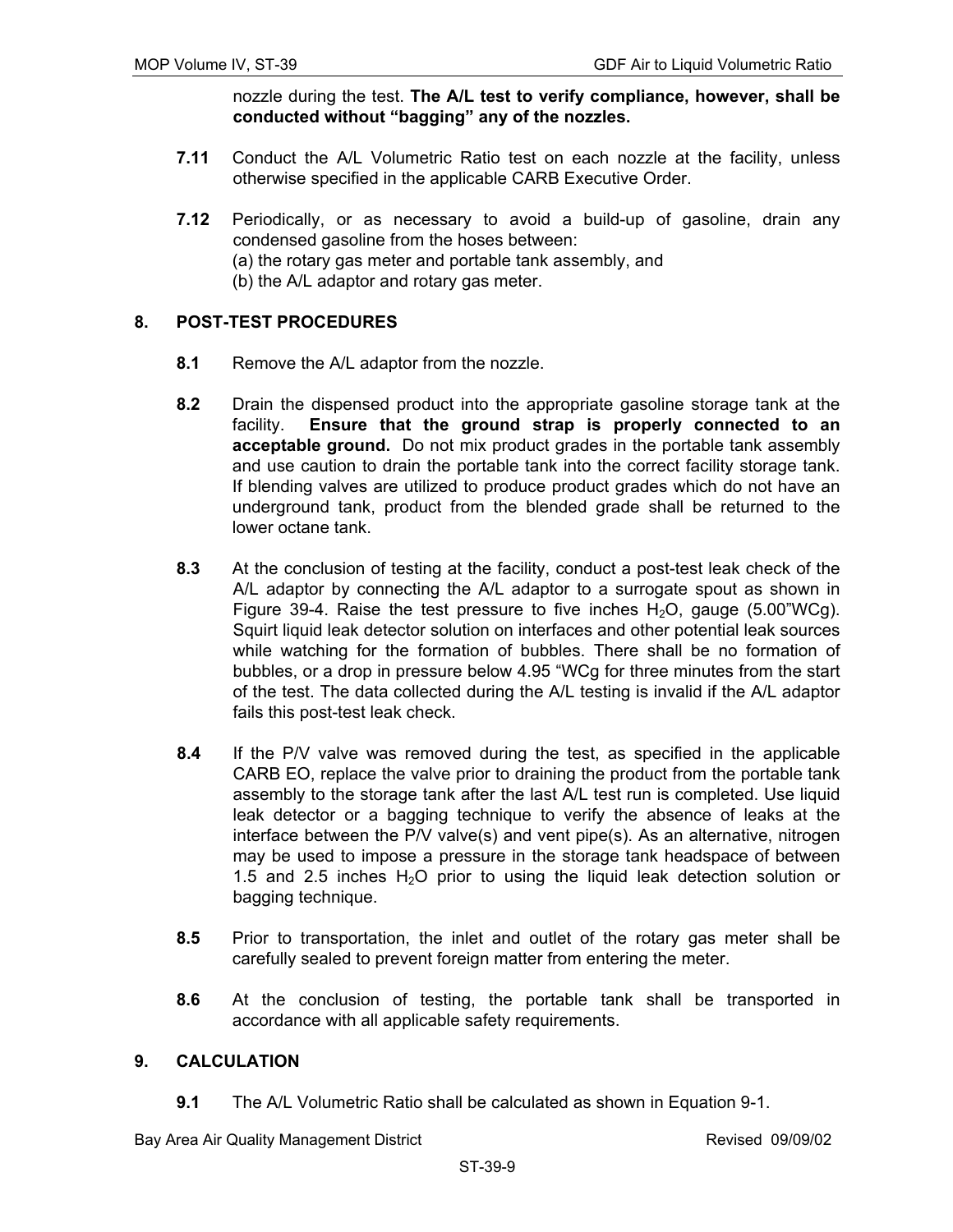A / L = 
$$
\left[\frac{V_f - V_i}{G_f - G_i}\right] \times 7.481
$$
 [Equation 9-1]

Where:

- A/L = Air to Liquid Volumetric Ratio, dimensionless
- $V_i$  = Initial rotary gas meter reading, cubic feet
- $V_f$  = Final rotary gas meter reading, cubic feet
- $G_i$  = Initial totalizer reading from the dispenser, gallons
- $G_f$  = Final totalizer reading from the dispenser, gallons
- 7.481 = Conversion factor from gallons to cubic feet, gallons per cubic foot
- **9.2** The gasoline dispensing rate during the A/L test shall be calculated as shown in Equation 9-2.

$$
Q_g = \left[\frac{G_f - G_i}{t}\right] \times 60
$$
 [Equation 9-2]

Where:

- $Q_q$  = Gasoline dispensing rate, gallons per minute
- $G_i$  = Initial totalizer reading from the dispenser, gallons
- $G_f$  = Final totalizer reading from the dispenser, gallons
- t = Elapsed time during dispensing event, seconds
- 60 = Conversion factor, seconds per minute

## **10. REPORTING**

**10.1** The results of the A/L Volumetric Ratio test shall be reported as shown in Form 39-2. Results submitted for District approval shall also include the A/L Field Data Summary as shown in Form 39-1.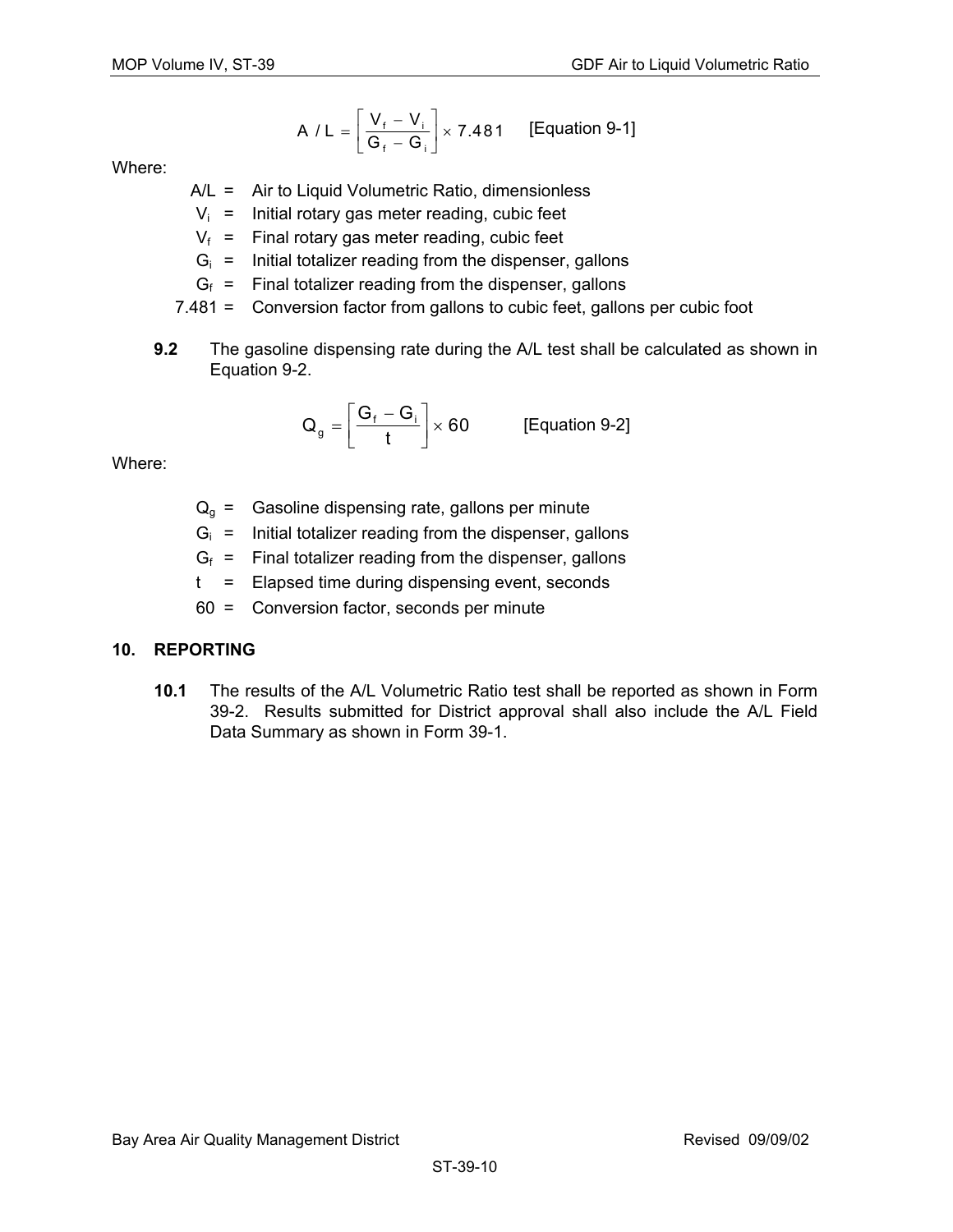#### **Form 39-1**

| <b>GDF</b> Name and Address |                                               |          |            |                                            |          |      |       |          | Testing Firm Name and Address: |       |     |
|-----------------------------|-----------------------------------------------|----------|------------|--------------------------------------------|----------|------|-------|----------|--------------------------------|-------|-----|
|                             |                                               |          |            |                                            |          |      |       |          |                                |       |     |
|                             |                                               |          |            |                                            |          |      |       |          |                                |       |     |
|                             |                                               |          |            |                                            |          |      |       |          |                                |       |     |
|                             |                                               |          |            |                                            |          |      |       |          | Phone No. (<br>$\big)$         |       |     |
|                             |                                               |          |            |                                            |          |      |       |          |                                |       |     |
|                             |                                               |          |            |                                            |          |      |       |          |                                |       |     |
| Test Date/Time:             |                                               |          |            |                                            |          |      |       |          | Test Performed by:             |       |     |
|                             | <b>Pre-Test Leak Check:</b>                   |          |            | <b>Source: GDF Phase II Vapor Recovery</b> |          |      |       |          |                                |       |     |
|                             | Initial/Final Pressures, in. $H_2O$           |          |            |                                            |          |      |       |          |                                |       |     |
|                             | <b>Post-Test Leak Check:</b>                  |          |            |                                            |          |      |       |          |                                |       |     |
|                             | Initial/Final Pressures, in. H <sub>2</sub> O |          |            |                                            |          |      |       |          |                                |       |     |
|                             |                                               |          |            |                                            |          |      |       |          |                                |       |     |
| Pump                        | Gas                                           | Nozzle   | Initial    | Final                                      | Gasoline | Time | Disp. | Starting | Ending                         | Total |     |
| #                           | Grade                                         | Model &  | Totalizer, | Totalizer,                                 | Loaded,  | sec. | Rate, | Meter    | Meter                          | Flow, | A/L |
|                             |                                               | Serial # | gal        | gal                                        | gal.     |      | gpm   | Reading  | Reading                        | acf   |     |
|                             |                                               |          |            |                                            |          |      |       |          |                                |       |     |
|                             |                                               |          |            |                                            |          |      |       |          |                                |       |     |
|                             |                                               |          |            |                                            |          |      |       |          |                                |       |     |
|                             |                                               |          |            |                                            |          |      |       |          |                                |       |     |
|                             |                                               |          |            |                                            |          |      |       |          |                                |       |     |
|                             |                                               |          |            |                                            |          |      |       |          |                                |       |     |
|                             |                                               |          |            |                                            |          |      |       |          |                                |       |     |
|                             |                                               |          |            |                                            |          |      |       |          |                                |       |     |
|                             |                                               |          |            |                                            |          |      |       |          |                                |       |     |
|                             |                                               |          |            |                                            |          |      |       |          |                                |       |     |
|                             |                                               |          |            |                                            |          |      |       |          |                                |       |     |
|                             |                                               |          |            |                                            |          |      |       |          |                                |       |     |
|                             |                                               |          |            |                                            |          |      |       |          |                                |       |     |
|                             |                                               |          |            |                                            |          |      |       |          |                                |       |     |
|                             |                                               |          |            |                                            |          |      |       |          |                                |       |     |
|                             |                                               |          |            |                                            |          |      |       |          |                                |       |     |
|                             |                                               |          |            |                                            |          |      |       |          |                                |       |     |
|                             |                                               |          |            |                                            |          |      |       |          |                                |       |     |
|                             |                                               |          |            |                                            |          |      |       |          |                                |       |     |
|                             |                                               |          |            |                                            |          |      |       |          |                                |       |     |
|                             |                                               |          |            |                                            |          |      |       |          |                                |       |     |
|                             |                                               |          |            |                                            |          |      |       |          |                                |       |     |
|                             |                                               |          |            |                                            |          |      |       |          |                                |       |     |
|                             |                                               |          |            |                                            |          |      |       |          |                                |       |     |
|                             |                                               |          |            |                                            |          |      |       |          |                                |       |     |